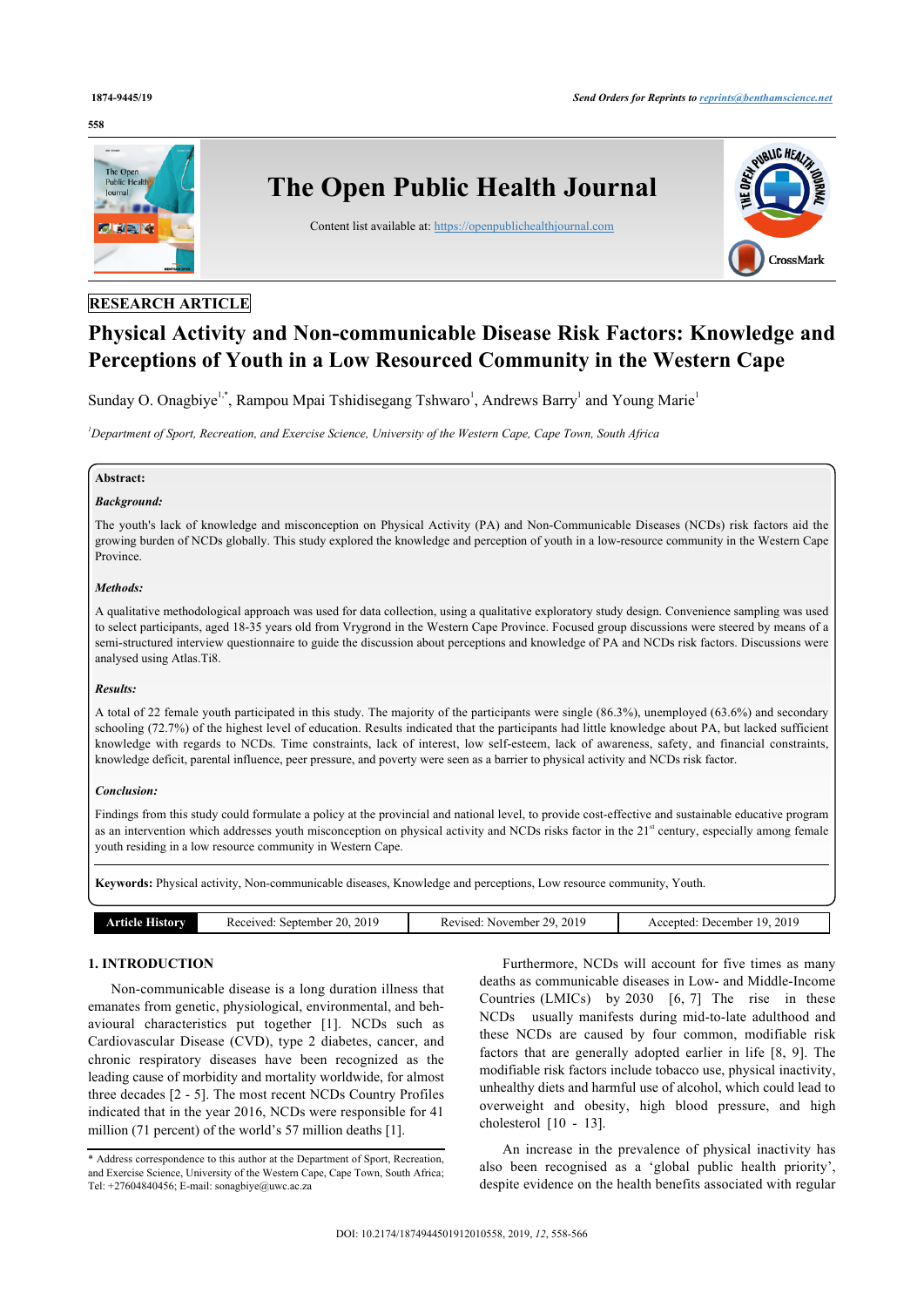physical activity [\[14](#page-7-9), [15](#page-7-10)]. Physical inactivity is the fourth leading risk factor for global mortality and one of the most significant causes of disability and reduced quality of life [[16](#page-7-11), [17\]](#page-7-12). In the year 2012, physical inactivity accounted for 3.2 million deaths worldwide [\[18](#page-7-13)]. Physical inactivity typically includes sedentary behaviour such as sitting for too long, especially during television viewing [\[19](#page-7-14)]. Physical inactivity contributes to almost 21-25% of breast and colon cancer, 27% diabetes, and 30% ischaemic heart disease burden [[13](#page-7-8)]. The rising levels of physical inactivity in many countries contribute to major implications for the occurrence of NCDs and the general health of the population [\[17](#page-7-12)].

Low and middle-income countries (LMICs) are especially affected by NCDs because nearly 80% of all NCDs related deaths occur in this region and it is expected to increase over the next decades [[20\]](#page-7-15). Youth in low-resource communities in South Africa (SA) are faced with daily stressors, which limit their potential to become productive individuals[[21\]](#page-7-16). Currently, the advent of physical inactivity, unhealthy diets, tobacco use, and excessive alcohol use has negatively impacted many lives, most especially the younger population [\[11](#page-7-17)]. These health behaviours, along with unhealthy lifestyle choices, are contributing factors to the increase in physical inactivity, obesity, and other NCDs. Female youth are increasingly facing serious health effects from engaging in unhealthy lifestyle practices [\[11\]](#page-7-17). Three out of five females in the Western Cape (WC) are classified as overweight (BMI =  $25.0$ -29.9 Kg/m<sup>2</sup>) or obese (BMI =  $\geq 30$  Kg/m<sup>2</sup>) [\[22\]](#page-7-18). Tobacco use and harmful use of alcohol were also identified as common NCDs risk factors in the WC contributing to the increase in NCDs-related deaths among females [[23\]](#page-7-19). Female youth are commonly reported as being less physically active than their male peers, placing them at a greater risk of developing chronic disease, due to poor lifestyle practices and their lack of knowledge [[24,](#page-7-20) [25](#page-7-21)].

However, people's opinions, morals, understanding, and perceptions could have either a positive or negative influence on their behaviour. Increase in the knowledge of health benefits resulting from physical activity and NCDs could impact an individual's practices of routine PA and health. The Health Belief Model (HBM) theoretical framework is one of the most commonly applied theories of health behaviour and it is frequently used in health education and promotion [\[26](#page-7-22)]. The HBM was developed in the 1950s in the U.S. Public Health Services to explain people's behaviour related to health, physical and mental well-being [\[27](#page-7-23)]. The premise of the HBM is that an individual could take action to prevent, control or treat a health-related problem if that person: (1) feels that a negative health condition can be avoided, (2) has a positive expectation, that by taking a recommended action, he/she will avoid a negative health condition, and (3) believes that he/she can successfully take a recommended health action [[28\]](#page-7-24). From observations, the main goal of the HBM framework was to effectively and efficiently prevent and manage diseases through communication for optimal behaviour change[[29\]](#page-7-25).

In an effort to prevent and manage the NCDs burden, the National Department of Health released the Strategic Plan for the Prevention and Control of Non-Communicable Diseases. Three main components to combat NCDs were outlined in the

plan and this includes healthy lifestyle promotion, health systems strengthening, as well as monitoring cases and risk factors [\[11](#page-7-17)]. For the Department of Health Strategic Plan for the Prevention and Control of NCDs to succeed in South African communities especially in a low-resourced community, it is important to investigate and understand people's knowledge and their perception of PA and NCD risk factors. Therefore, this study is aimed at exploring the physical activity and non-communicable disease risk factor knowledge and perception among female youth in a low resourced community in the Western Cape Province. The information gathered from this study may be used by the South African National and Provincial Government as well as Departments of Health, to develop cost-effective and sustainable intervention programs for female youth in a low-resource community. This may improve a healthy lifestyle by increasing PA levels in order to prevent NCDs risk factors among the female youth in WC Province, and SA at large.

## **2. MATERIALS AND METHODS**

#### **2.1. Research Design**

This study adopted an exploratory qualitative approach with the use of focused group discussions (FGDs) to gain insight into the experience and meaning that female youth participants from a low-resourced community in the Western Cape Province ascribed as their understanding and perception of PA and NCDs.

### *2.1.1. Sample*

A total of 22 female youth aged 18 to 35 years old were purposively selected from Vrygrond, a low-resource community in the Western Cape Province, to participate in this study. Of the 22 female youth, eleven were from Communiversity and eleven from the Sozo foundation. The eleven participants from the Sozo foundation were divided into two groups while eleven participants from Communiversity were in one group, making it a total of three groups. The Communiversity and Sozo Foundation is a non-profit organisation that creates opportunities for holistic development through education, skills, youth, and wellbeing and prepares young people for college and job placement, respectively. FGDs took place at Communiversity and the Sozo foundation in the Vrygrond community.

#### *2.1.2. Data Collection*

Data was collected in December 2017. A semi-structured question guide with questions focusing on the PA and NCDs risk factor knowledge and perception was utilized. The question guide was developed based on the literature and observations. All the questions were also reviewed by experts in the field. Prior to conducting the FGDs, informed consent forms as well as focus group confidentiality binding forms were provided for all participants to sign. The FGDs were facilitated by the lead researcher with a trained female assistant moderator and note-taker. The trained assistant moderator acted as the timekeeper and she was responsible for gathering handwritten field notes during all the FGDs. In addition, only the female youth between the ages of 18 and 35 years and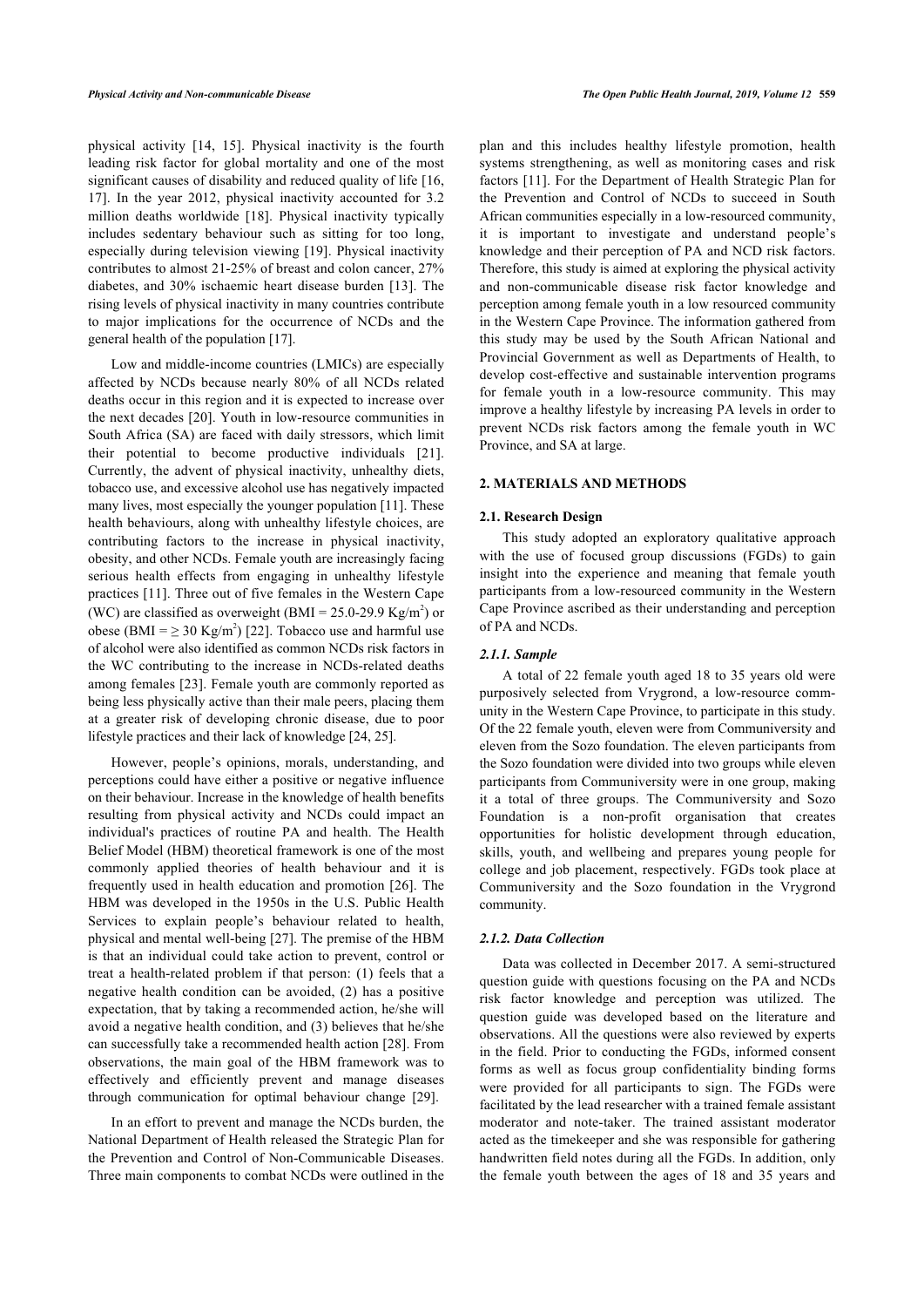residing in the community of Vrygrond were included in the study.

#### *2.1.3. Ethical Clearance*

Ethical clearance and permission to conduct the study were obtained from the Humanities and Social Sciences Research Ethics Committee of the University of the Western Cape (Ethics clearance number HS17/9/5). All the FGDs were conducted in English and with permission from the participants, they were audio-recorded using an electronic voice- recorder. Each FGD lasted between 60-90 minutes. After each FGD, participants were served with light refreshments, as a gesture of appreciation for their time and participation.

#### *2.1.4. Data Analysis*

The theoretical thematic analysis was the data analysis strategy used for this study. Frequencies and percentages were used to determine the demographic characteristics of the participants. The Health Belief Model theoretical framework was used as a lens for interpretation of data to align key concepts and themes that arose in this study. Trustworthiness and reflexivity were used to review the information reported in FGDs and to assess the accuracy of findings in this study. Transcriptions were transcribed verbatim into English text and field notes were typed, and the contents were integrated into the main transcripts for data comprehensiveness. Each transcript was imported from Microsoft Office Professional Plus 2013 and exported into the ATLAS Ti8 software program [Computer-Aided Qualitative Data Analysis Software (CAQDAS) package for data analysis].

#### **3. RESULTS**

A total of 22 female youth participated in this study. All of the participants were between the ages of 18 and 35 years and English was the predominant  $(n=14, 63.6%)$  language spoken amongst them. The majority of the participants were single (n= 19, 86.3%), unemployed (n=14, 63.6%), and secondary schooling of the highest level of education obtained (n=16, 72.7%) (Table **[1](#page-4-0)**).

According to HBM, an individual's health-seeking behaviour is influenced by their perceived susceptibility, and or severity to disease, as well as their perceived benefits and barriers to changing health behaviour[[26\]](#page-7-22). The reasons for individual participation in health risk behaviours and the actions that they take to improve their health are demonstrated through this framework. Classification of the study findings based on the HBM Adapted from Glanz *et al.* [\[27\]](#page-7-23) model is shown in (Table **[2](#page-4-1)**).

#### **3.1. Perceived Susceptibility**

The experience of the participants in this study with regard to perceived susceptibility was discussed under the following two themes: knowledge and perception of PA and knowledge and perception of NCDs. Not all the participants in this study were able to recognize and understand what the term PA meant. For some of the participants, the term PA was only known as two separate terms:

"*I have heard about the word physical and activity but not the word combined"*.

Furthermore, it seems the participants had little knowledge of what the term PA implies, as one woman expressed the following:

> "*It's something that keeps you active… it's something that you need to move to do it"*.

Despite the fact that participants had some knowledge of PA, participants felt that by participating in PA, they would be discriminated against, because PA is not a common activity people engage in within the community:

> "*Because people think you are weird when you start living that lifestyle, they literally think you are weird and what is wrong with you, you probably are supposed to be living in Marina De Gama…that's how it is. It is very narrowminded like that's how it is. If you start something, you will never see people exercising here on the field and like a bunch of ladies doing it, no… because you don't want to look weird, because you live in Vrygrond Capricorn Park, that's just how it is*".

In addition, participants used words such as *health* and *diet* to explain NCDs. One of the participants said that NCDs:

"*is a rare disease"*.

Some participants expressed that NCDs could be a disease that is kept private because people are afraid to disclose their health status to their family or community members:

> "*Like they are not spoken about often"*; "*A lot of people don't know about it"*; "*Like everybody doesn't speak about their status and diseases"*.

#### **3.2. Perceived Severity**

Participants' description of the health effects of physical inactivity and NCDs risk factors were highlighted. The participants identified overweight and obesity as the most common health effects of physical inactivity:

> "*Uhm I read on a page and it said, "obesity doesn't run in the family, it's because no one runs in the family".*

In addition, body pain and aging were also mentioned as a part of the negative health effect of physical inactivity: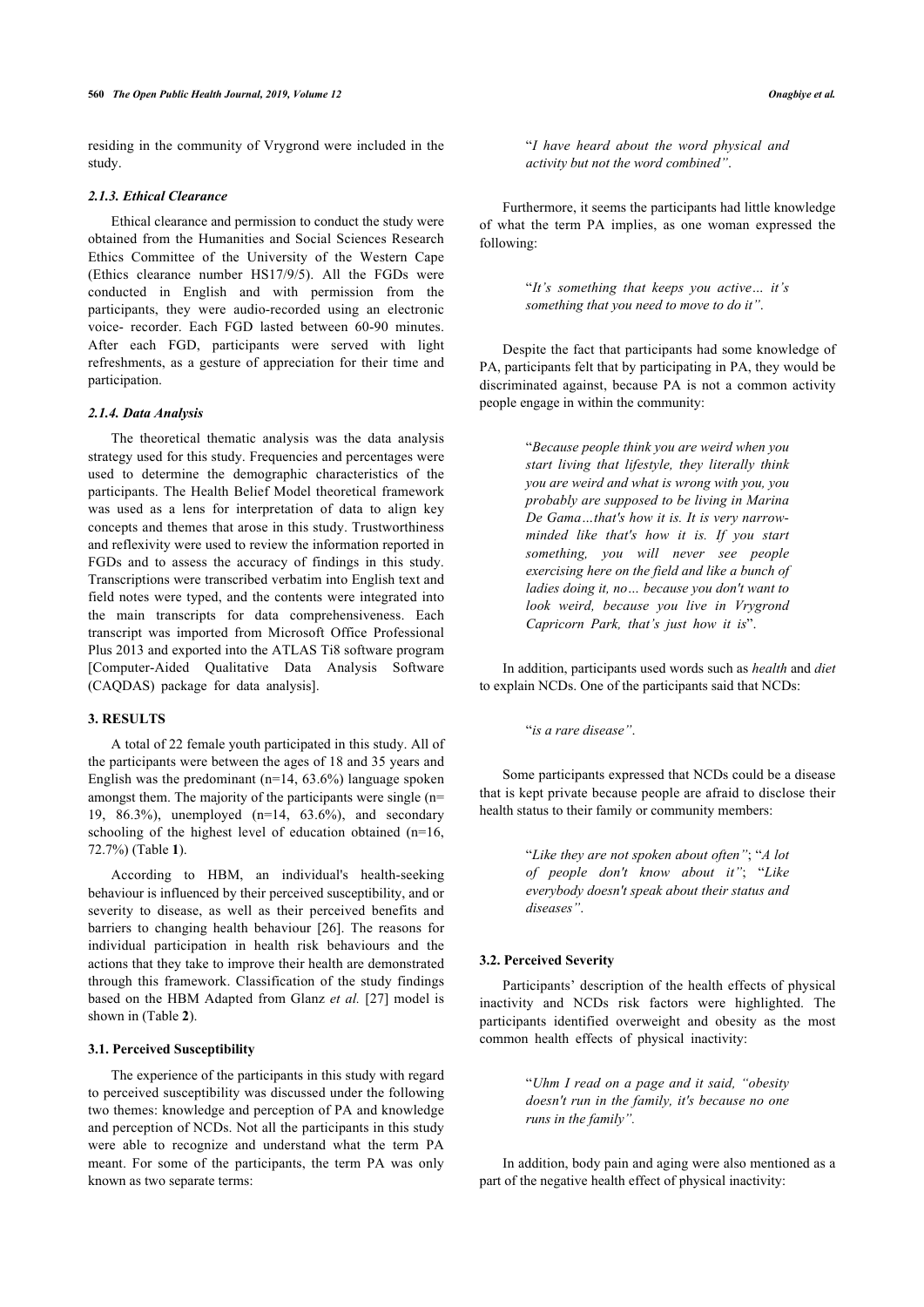"*If you have exercised, you don't get old quicker than a person that doesn't exercise….because a person that doesn't exercise is always complaining about joint pains and stuff like that and uhm… and also when you do exercise, your mind…the way the mind works, it works differently than a person who doesn't exercise…because they normally say if you do exercise, your brain thing's whatever it is, I don't know…".*

Participants also thought that excessive PA participation could have a negative long term health effect and damage the body due to injury:

> "*Sometimes it's like people overdo it… and sometimes like people hurt themselves and it can cause damage for the rest of their lives…"*

On the other hand, participants seem to understand the health implications and severity of NCDs risk factors:

> "*You are going to get sick"; "…like your death will take long to come and then you will get sick…"*

Participants further identified the cause of NCDs risk factors such as diabetes (consumption of fatty food and excessive alcohol drinking), cancer (from tobacco use), and physical inactivity as a common health effect:

> *"Like what also causes diabetic and high blood pressure is like how you eat fatty foods…*"; *"I would assume, okay I am going to get cancer if I am smoking - that's a most definite. I am obviously going to end up with diabetes if I am just drinking too much and never exercising…* "

Additionally, participants felt that many people who engaged in NCDs risk factors are unaware of the risks and repercussions of these long term health effects:

> *"They don't know what alcohol does…it causes kidney problems…*"; *"…and what the alcohol does is, when the mother is pregnant, it causes the baby to be down-syndrome..."*

Participants of this study were in many ways knowledgeable and aware of the negative effects of NCDs risk factors. They were able to recognize what the four common modifiable risk factors for NCDs were as well as the diseases associated with NCDs.

### **3.3. Perceived Benefits**

Participants of this study perceived that a healthy lifestyle is attainable through regular PA participation, which in turn improves the quality of life:

> "*…to keep fit…"; "For you to think better and faster and stuff like that…*"; "*…being healthier…*"

In addition to promoting a healthier lifestyle, regular PA can positively contribute towards achieving a healthier body weight:

> "*It can be good because if you were too thin now you gained some weight, now you can be living a better life*"; "*…so I would be excited, oh I am going to lose weight …but not lose weight to lose weight, but to be, feel healthier because when I was skinner, I felt healthier…so that is the whole thing, because now if I walk, I feel out of breath a bit or whatever, …*"

Participating in regular PA has a positive influence on maintaining a healthy weight in order to lead a healthy lifestyle. Furthermore, participants perceived the benefit of PA as being fun:

> "*…miss like I was traumatized like I was on a four-day camp and every day like twice a day we went on long hikes miss and it strained our legs and we had to do it… like I won't do it out of myself…. but it was fun…*"

Participants were of the opinion that purchasing and eating a healthy diet with participation in regular physical activity and or exercise are positively associated with NCDs prevention in order to promote a healthy lifestyle and quality of life:

> "*…you are eating properly…"; "…to be, feel healthier…"; "…buy food that's healthy…";* "*Go jogging every day*…"

With regular PA participation, individuals can achieve positive health outcomes. In addition to promoting a healthier lifestyle, participants expressed that one could potentially save money if you do not purchase tobacco and alcohol products:

> *"Stop smoking and telling yourself you are wasting money…"; "…you don't waste your money…"*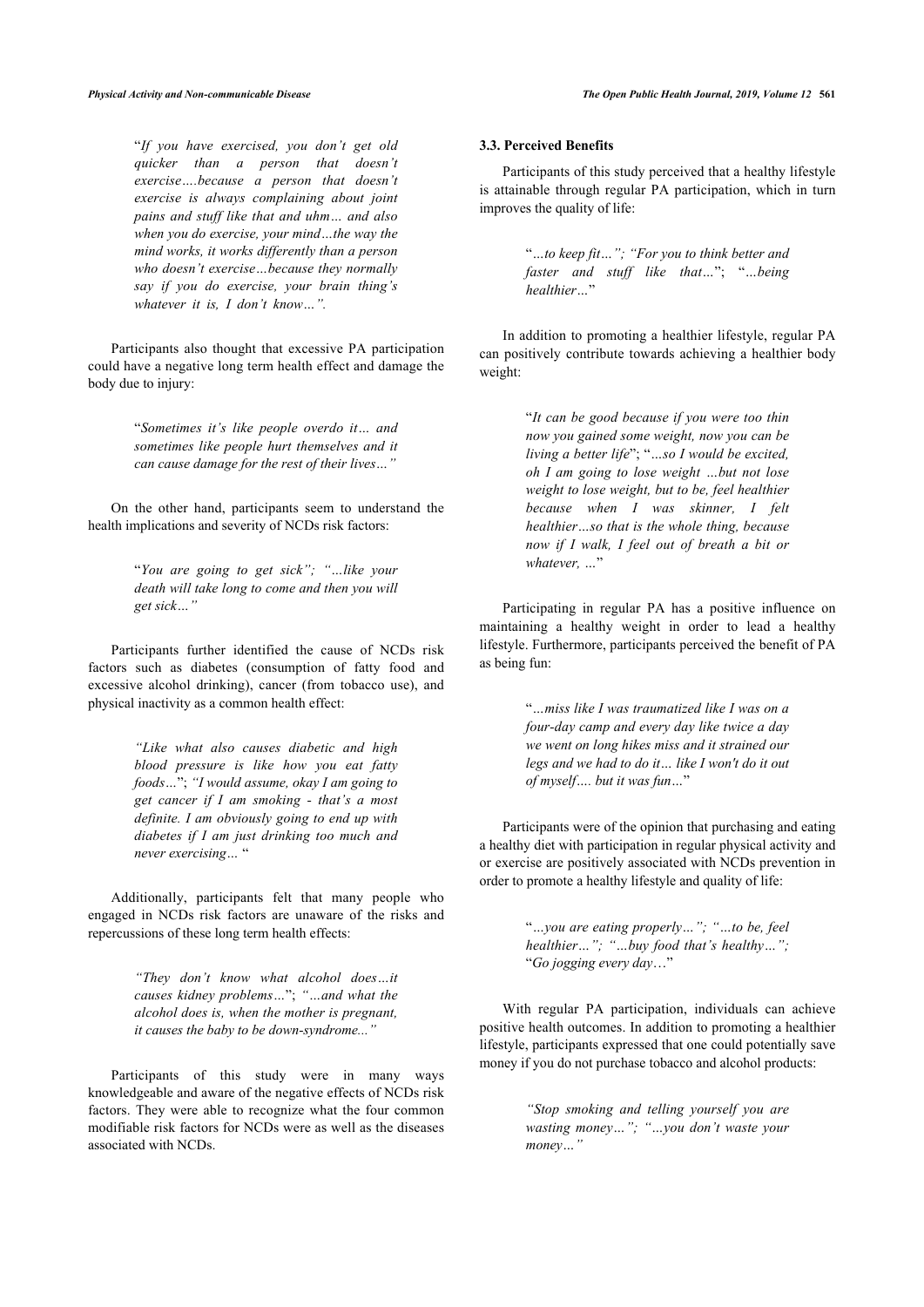<span id="page-4-0"></span>

| Table 1. Participants demographic characteristics (n=22). |  |
|-----------------------------------------------------------|--|
|-----------------------------------------------------------|--|

| Demographics             | Category             | Frequencies |
|--------------------------|----------------------|-------------|
| Language                 | English              | 63.63       |
|                          | Afrikaans            | 22.72       |
|                          | isiXhosa             | 13.63       |
| <b>Marital status</b>    | Single/never married | 86.36       |
|                          | Married              | 4.54        |
|                          | Divorced             | 4.54        |
|                          | Widow                | 4.54        |
| <b>Education</b>         | Secondary School     | 72.7        |
|                          | Diploma and above    | 27.3        |
| <b>Employment status</b> | Employed             | 36.36       |
|                          | Unemployed           | 63.63       |

#### <span id="page-4-1"></span>**Table 2. Classification of the research findings based on the HBM concepts, theme and subthemes**

| <b>HBM</b> Concept              | <b>THEMES</b>                            | <b>SUBTHEMES</b>                                                                                                                                   |
|---------------------------------|------------------------------------------|----------------------------------------------------------------------------------------------------------------------------------------------------|
| <b>Perceived susceptibility</b> | Knowledge and perception of PA           | • Familiarity<br>• Discrimination                                                                                                                  |
|                                 | Knowledge and perception of NCDs         | • Ignorance<br>• Stigma<br>• Poverty                                                                                                               |
| <b>Perceived severity</b>       | Health effects of physical inactivity    | • Obesity and overweight<br>• Effects of brain function and aging<br>• Prone to injury                                                             |
|                                 | Health effects of NCDs risk factors      | • Causes illnesses and death<br>• Increases risk of disease<br>• Lack of threat appreciation                                                       |
| <b>Perceived benefits</b>       | Benefits of PA                           | • Promotes a healthier lifestyle<br>• Weight Control<br>• Recreational                                                                             |
|                                 | Benefits of preventing NCDs risk factors | • Promotes a healthier lifestyle<br>• Saves money                                                                                                  |
| <b>Perceived Barriers</b>       | Barriers to PA participation             | • Time constraints<br>• Lack of interest<br>• Low self-esteem<br>• Safety<br>• Low awareness of opportunities                                      |
|                                 | Barriers to preventing NCDs risk factors | • Financial constraints<br>• Convenience<br>• Knowledge deficit<br>• Parental influence<br>• Peer pressure<br>• Poverty<br>• Lack of authoritarian |

# **3.4. Perceived Barriers**

Participants in this study identified barriers to PA participation and NCDs risk factors prevention. The barrier mentioned includes time:

> *"The time also has something to do with it because you, like, like for instance most of the people that are staying in Vrygrond most of them are single parents, so they go and work, then when they get home, they need to see that there is food, they cook, it is a lot of stuff that*

*they have to do. For instance, like talking about me now, because I won't have time like an hour and a half to go sit in the gym while I know that my kids are unattended to at home and stuff like that. So if it would be something that 30 minutes at least, but an hour and a half are too much."*

Another barrier that emerged from the FGD was low selfesteem. Some of the participants stated that they had difficulty in engaging in PA due to their body image and lack of selfconfidence: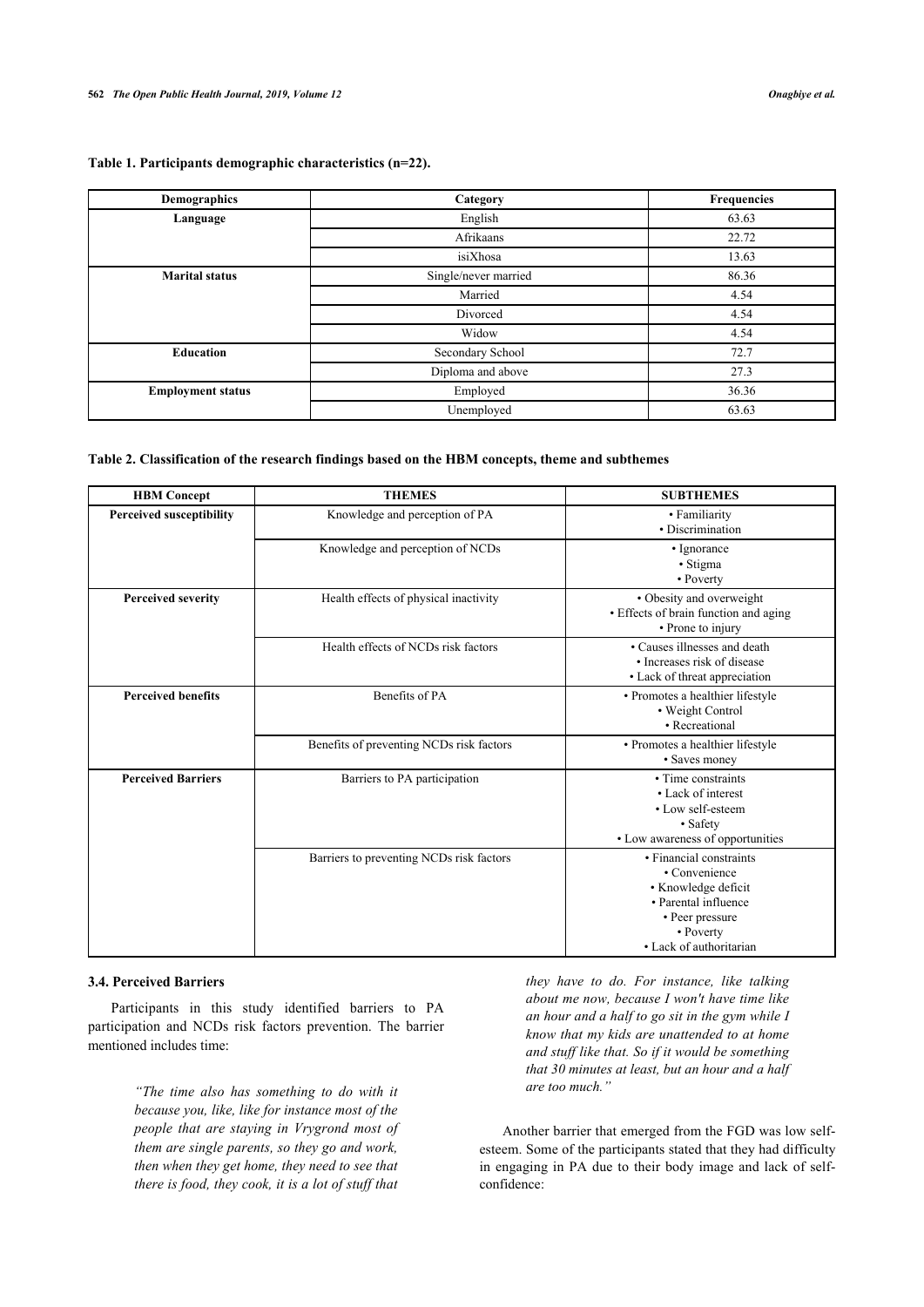*"I feel weird about it… I feel I'm skinny yes, probably people think Ja you look good…but I feel like no, no. Like yes everyone is looking at me, thinking, so why are you here? You don't need this…why are you showing off… I always feel like that…"*

Safety was also a major issue for the majority of the participants coupled with a lack of awareness with regards to the opportunities and facilities and programs available in the community for sport and recreational purposes. Often they would have to travel to neighbouring communities to join their sports clubs or PA programs:

> "*…you are not safe but the thing is miss, there is not a lot of programs like for that and people don't know about programs that they are…"*

Being unable to afford healthy fresh food which was more expensive compared to when buying unhealthy food from the local Spaza shop (street vendors) was viewed as a barrier:

> *"…the stuff that you use, that you should use like she uses coconut milk or olive oil, that stuff is usually expensive…"*

> *"…I buy both….I buy junk food because I have kids who like to nibble on chips and stuff like that, so I buy that stuff and I buy the healthy food…but when I am cooking then in whatever I am cooking there is a lot of veggies and less of the starch so they would have their starch but I will have my veggies and my piece of meat… and then when I look at my slips, the veggies cost, the healthy stuff cost less than the fried chips, all the chocolates…all your junk food…that's the expensive stuff…"*

Other barriers mentioned were fear of change, support, poor decision, and knowledge:

> *"…there's a lot of people in this community they would like to see a change, but they are like so afraid of, okay like I am going to do this…but like of that failure part of everything or like what if it doesn't work out or what if I don't have the support or whatever the case might be…but if you are more knowledgeable…let's say I don't have anyone in my family that has diabetes, my uncle he is so fit, but he has cholesterol and I am like a dude how did you get that and like he is healthy, eating healthy but he still has that… so for me, it's like if you have knowledge of it and life experience about it then you can teach someone on the different like do's and don'ts…"*

Parents and peers in the community also contribute and encourage unhealthy habits, as they could send their children, who are under the drinking and smoking age on errands, to purchase alcohol and cigarettes at the spaza shop, making it effortlessly for underage youths to engage in substance abuse. One of the participants expressed that she was rejected by her peers due to her unwillingness to be part of the drinking group:

> "*Because me and friends when they are drunk and then when I stay with them then say you must take one glass and then I say no I don't drink, then I when I was growing up I didn't drink, so I can't drink now… so then they say no man, it's better if you must go".*

The majority of participants see unemployment as a barrier, which allows them to sit at home at all times, leading them to alcohol abuse, having it in mind that could help them forget and overcome their problems. On the other hand, laws and regulations around alcohol and tobacco sales are not strict enough especially in the communities. This then contributes to the abuse of these substances among the youth:

> "*Like people that are sitting at home, they like drinking every day. They don't eat food, they just drink. They live for alcohol, so they don't buy food, they buy wine…but sometimes alcohol is taking their problems away…but it doesn't"...*

"… *our government law is weak*"…..

#### **4. DISCUSSION**

This study explored the knowledge and perception of PA and NCDs risk factors among female youth of a low-resourced community in the Western Cape Province. Although several studies [[30](#page-7-26) - [33\]](#page-7-27) have examined the knowledge and perception of PA and NCDs risk factors, this is the first study that explored the knowledge and perception of PA and NCDs risk factors among female youth in a low-resource setting. The Health Belief Model was used as a contextual framework for explaining the knowledge and perception of individuals on PA and the risk factors for NCDs [[27,](#page-7-23) [32](#page-7-28)]. The health belief model has been understood to be a hypothetical model that could be used to monitor health promotion and disease-avoidance agendas. The HBM model deals with the enlightenment and expectations to change health behaviours by an individual [[26\]](#page-7-22).

This study showed that the participants had little or no knowledge of PA and NCDs. The enlightenment and the expectation to change health behaviours could depend on a person's knowledge and understanding. Educational attainment seems to play a big role in how individuals subjectively perceived the risk of acquiring the disease. This corroborates the findings of Kaba *et al.* [[31](#page-7-29)] who investigated age-group differences in risk perceptions of non-communicable diseases among adults in South Africa and found that more than half of the study participants did not complete secondary education.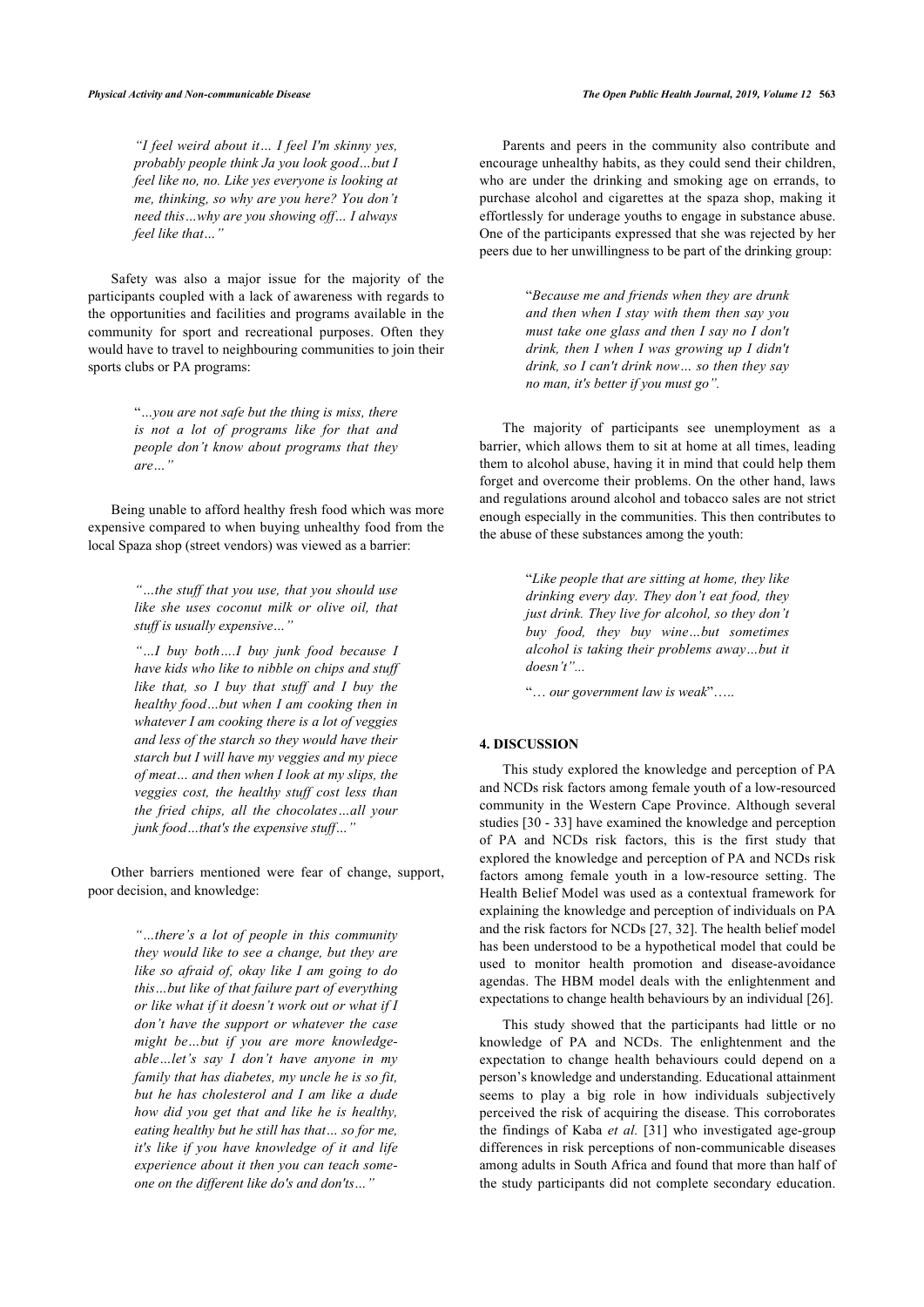Hosseinpoor *et al.* [\[34](#page-7-30)] also reported that a low level of literacy could be one of the leading factors influencing unhealthy risk behaviours among individuals. The participant's poor perception of NCDs risk factors is of concern. Individuals who do not perceive themselves at risk underestimate the consequences of unhealthy behaviour and are not aware of the benefits associated with behavioural change [\[27](#page-7-23), [35,](#page-7-31) [36](#page-8-0)].

Other factors such as discrimination, ignorance, stigma, and poverty could make an individual vulnerable to illnesses and diseases. However, there has been an association between engagement in physical activity and cultural discrimination, especially where structured and unstructured type of physical activity seems not a way of life. Participants opined that people who participate in PA are often discriminated against and stigmatised, sometimes based on the assumption that the person is unhealthy and impoverish. Individual experience with cultural or societal discrimination could lead to harmful health actions connected with unhealthy behaviours such as physical inactivity, harmful use of alcohol and substance use, tobacco use, and unhealthy diets [\[37](#page-8-1)].

Considering the perceived severity, the participants of this study felt that the consequences of physical inactivity and NCDs are overweight and obesity, brain function and aging, injuries, illness and death, and increased risk of disease, and lack of risk awareness. Obesity is a worldwide public health concern and a risk factor for non-communicable diseases. In South Africa, obesity is rife among youths and continues to increase. The negative effect of obesity on well-being could be psycho-physiological in nature, with a combined effect that could lead to some injuries and increase morbidity and mortality. This required a holistic approach intervention program in its prevention either by the individual, community, and government, to create a supportive environment [\[38](#page-8-2)] for the youths. Furthermore, participants perceived that the benefit of participating in physical activity includes the promotion of a healthy lifestyle, reduction in body weight, recreational purposes, and to save money. Studies have shown that there are short and long term significant positive effects associated with the involvement in physical activity [[39](#page-8-3) - [41](#page-8-4)]. It has also been reported that participation in physical activity and other health promotion programs could reduce health costs among individuals[[42\]](#page-8-5).

Barriers such as time constraints and lack of interest were identified as some of the major reasons for participating in physical activity among the participants [[43\]](#page-8-6). Others were lowself-esteem, safety and lack of awareness of the opportunities that could be realised from participating in physical activity. In addition, financial constraints and knowledge deficit were some of the barriers related to the prevention of NCDs risk factors. The findings of this study corroborate the findings of Gowani et al. [[30\]](#page-7-26) who found personal uncertainty, defeat, lack of danger, inadequate knowledge of health education and health care facilities, and financial constraints as major barriers to preventing NCDs among people. Other barriers stated by the participants of this study were conveniences, poverty, parental influence, peer pressure, and lack of decisions making. The HBM framework used in this study provides some implications for future interventions to address the perceived barriers and

build on the benefits and cues to action to motivate behavioural changes among youths, especially females.

The strength of this study is that this is the first time a study on the knowledge and perception of physical activity and non-communicable disease risk factors in female youth in a low resourced community in the Western Cape would be explored. The limitations of this study were that, firstly, the focus group interviews were conducted in the English language, which could serve as a barrier in multilingual settings. This could limit the focus group descriptions of the participant's knowledge and perception of PA and NCDs risk factors. Secondly, only female youth from a low resourced community participated in this study. Therefore, the findings of this study should be interpreted with caution and should not be generalised.

# **CONCLUSION**

This study provides insight into the knowledge and perception of female youth in a low-resource community with regards to PA and NCDs risk factors. This investigation aims to create awareness and provide information with regard to the current knowledge and perception of female youth in a lowresource community in the Western Cape Province. Findings from this study could formulate a policy at the provincial, and national level, to provide a cost-effective and sustainable educative program with an intervention that addresses youth misconception on physical activity and NCDs risks factor in the  $21<sup>st</sup>$  century, especially among female youth residing in a low resourced community in Western Cape Province.

#### **LIST OF ABBREVIATIONS**

| <b>NCDs</b> | $=$ | Noncommunicable Diseases        |
|-------------|-----|---------------------------------|
| PА          | $=$ | Physical Activity               |
| <b>HBM</b>  | =   | Health Belief Model             |
| LMIC        | $=$ | Low and middle-income countries |
| <b>FGD</b>  | $=$ | Focus Group Discussion          |
|             |     |                                 |

# **ETHICS APPROVAL AND CONSENT TO PART-ICIPATE**

The research was approved by the University of Western Cape Research Ethics Committee (Ethics clearance number HS17/9/5) and Helsinki Declarations were followed.

# **HUMAN AND ANIMAL RIGHTS**

No animals were used in this research. All human research procedures followed were in accordance with the ethical standards of the committee responsible for human experimentation (institutional and national), and with the Helsinki Declaration of 1975, as revised in 2013.

#### **CONSENT FOR PUBLICATION**

All the participants who participated were informed verbally about the study and those who gave written informed consent were enrolled. The participants also verbally agreed to tape-record their voices. Data collected was saved in passwordprotected computers.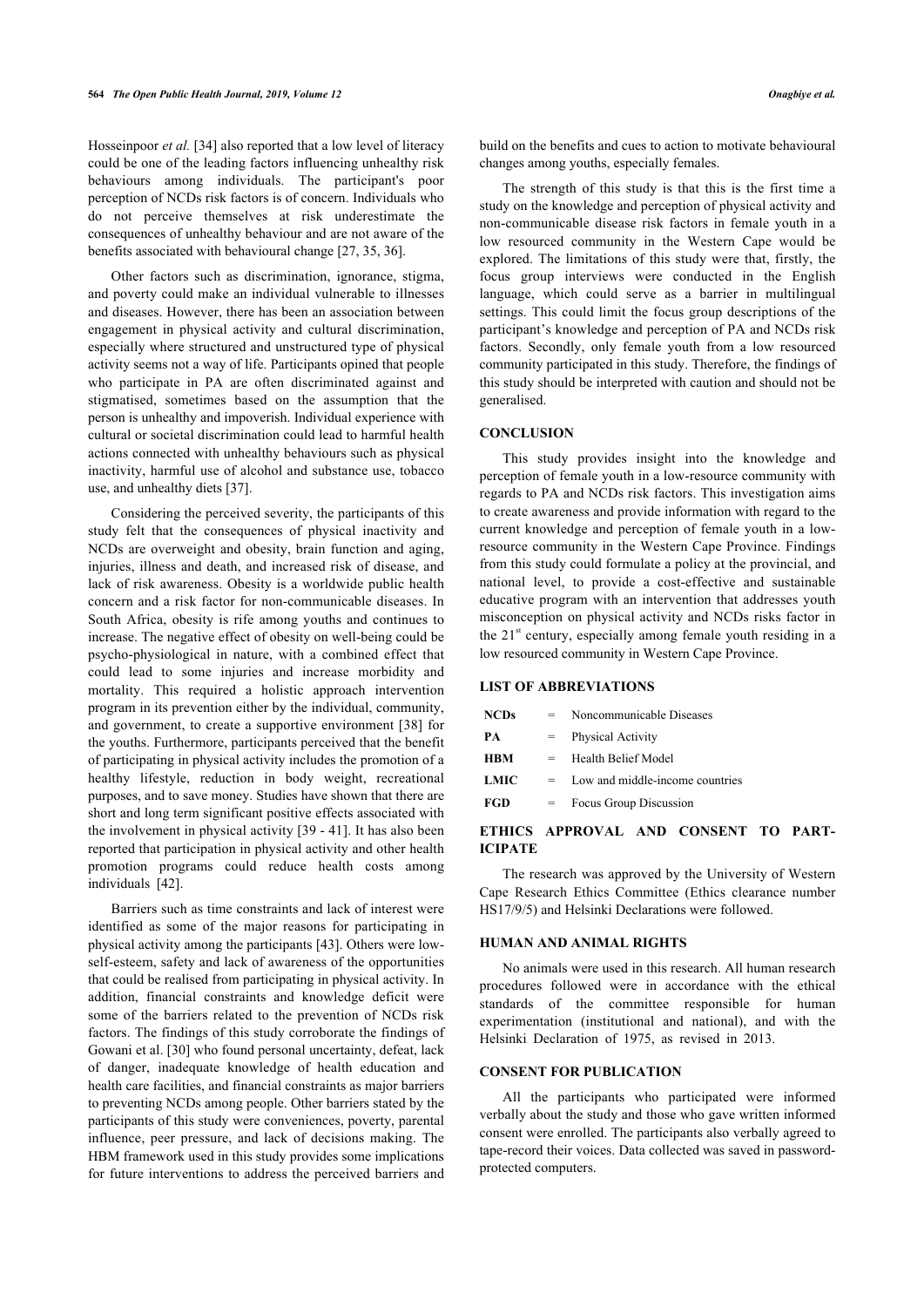### **FUNDING**

None.

#### <span id="page-7-10"></span>**AVAILABILITY OF DATA AND MATERIALS**

Not applicable.

#### <span id="page-7-11"></span>**CONFLICT OF INTEREST**

<span id="page-7-13"></span><span id="page-7-12"></span>The authors declare no conflict of interest, financial or otherwise.

#### **ACKNOWLEDGEMENTS**

<span id="page-7-16"></span><span id="page-7-15"></span><span id="page-7-14"></span>The authors would like to thank all the participants in this study as well as the coordinator of Communiversity and the Sozo foundation in the Vrygrond community. The authors also thank the National Research Foundation (NRF) of South Africa for providing S&F - DST/ NRF Freestanding Postdoctoral Fellowships Grant support to Dr. Sunday Olawale Onagbiye.

#### <span id="page-7-20"></span><span id="page-7-19"></span><span id="page-7-18"></span><span id="page-7-0"></span>**REFERENCES**

- [1] World Health Organization. Global action plan on physical activity 2018-2030: More active people for a healthier world. World Health Organization 2018.
- <span id="page-7-1"></span>[2] Habib SH, Saha S. Burden of non-communicable disease: A global overview. Diabetes Metab Syndr 2010; 4(1): 41-7. [\[http://dx.doi.org/10.1016/j.dsx.2008.04.005](http://dx.doi.org/10.1016/j.dsx.2008.04.005)] [PMID: [22814841\]](http://www.ncbi.nlm.nih.gov/pubmed/22814841)
- <span id="page-7-21"></span>[3] Horton R. Non-communicable diseases: 2015 to 2025. Lancet 2013; 381(9866): 509-10. [\[http://dx.doi.org/10.1016/S0140-6736\(13\)60100-2](http://dx.doi.org/10.1016/S0140-6736(13)60100-2)] [PMID: [23410603\]](http://www.ncbi.nlm.nih.gov/pubmed/23410603)
- <span id="page-7-23"></span><span id="page-7-22"></span>[4] Nojilana B, Bradshaw D, Pillay-van Wyk V, *et al.* Persistent burden from non-communicable diseases in South Africa needs strong action. S Afr Med J 2016; 106(5): 23-4. [\[http://dx.doi.org/10.7196/SAMJ.2016.v106i5.10776](http://dx.doi.org/10.7196/SAMJ.2016.v106i5.10776)] [PMID: [27138654\]](http://www.ncbi.nlm.nih.gov/pubmed/27138654)
- <span id="page-7-24"></span><span id="page-7-2"></span>[5] Solomons N, Kruger HS, Puoane TR. Adherence challenges encountered in an intervention programme to combat chronic noncommunicable diseases in an urban black community, Cape Town. Health SA Gesondheid 2017; 22(1): 70-8. [\[http://dx.doi.org/10.1016/j.hsag.2016.11.006](http://dx.doi.org/10.1016/j.hsag.2016.11.006)]
- <span id="page-7-25"></span><span id="page-7-3"></span>[6] Hofman K. Non-communicable diseases in South Africa: a challenge to economic development. S Afr Med J 2014; 104(10): 647. [\[http://dx.doi.org/10.7196/SAMJ.8727\]](http://dx.doi.org/10.7196/SAMJ.8727) [PMID: [25363059](http://www.ncbi.nlm.nih.gov/pubmed/25363059)]
- <span id="page-7-26"></span><span id="page-7-4"></span>[7] Nikolic IA, Stanciole AE, Zaydman M. *Chronic emergency: why NCDs matter*. Washington, DC. Africa needs strong action. S Afr Med J 2011; 106(5): 436-7.
- <span id="page-7-29"></span><span id="page-7-5"></span>[8] Peer N, Bradshaw D, Laubscher R, Steyn N, Steyn K. Urban-rural and gender differences in tobacco and alcohol use, diet and physical activity among young black South Africans between 1998 and 2003. Glob Health Action 2013; 6(1): 19216. [\[http://dx.doi.org/10.3402/gha.v6i0.19216\]](http://dx.doi.org/10.3402/gha.v6i0.19216) [PMID: [23364100](http://www.ncbi.nlm.nih.gov/pubmed/23364100)]
- <span id="page-7-6"></span>[9] Spires M, Delobelle P, Sanders D, Puoane T, Hoelzel P, Swart R. Dietrelated non-communicable diseases in South Africa: Determinants and policy responses. S Afr Health Rev 2016; (1): 35-42.
- <span id="page-7-28"></span><span id="page-7-27"></span><span id="page-7-7"></span>[10] Baldwin W, Kaneda T, Amato L, Nolan L. Noncommunicable diseases and youth: A critical window of opportunity for Latin America and the Caribbean. The Population Reference Bureau 2013; pp. 1-8.
- <span id="page-7-30"></span><span id="page-7-17"></span>[11] Department of Health. Strategic plan for the prevention and control of non-communicable diseases 2013; 2017
- [12] Wagner KH, Brath H. A global view on the development of non communicable diseases. Prev Med 2012; 54(Suppl.): S38-41. [\[http://dx.doi.org/10.1016/j.ypmed.2011.11.012\]](http://dx.doi.org/10.1016/j.ypmed.2011.11.012) [PMID: [22178469](http://www.ncbi.nlm.nih.gov/pubmed/22178469)]
- <span id="page-7-31"></span><span id="page-7-8"></span>[13] World Health Organization. Global action plan for the prevention and control of noncommunicable diseases 2013; 2020
- <span id="page-7-9"></span>[14] Hallal PC, Andersen LB, Bull FC, Guthold R, Haskell W, Ekelund U.

Lancet Physical Activity Series Working Group. Global physical activity levels: surveillance progress, pitfalls, and prospects. Lancet 2012; 380(9838): 247-57.

[\[http://dx.doi.org/10.1016/S0140-6736\(12\)60646-1](http://dx.doi.org/10.1016/S0140-6736(12)60646-1)] [PMID: [22818937\]](http://www.ncbi.nlm.nih.gov/pubmed/22818937)

- [15] Powell LM, Slater S, Chaloupka FJ. The relationship between community physical activity settings and race, ethnicity and socioeconomic status. Evidence-Based Preventive Medicine 2004; 1(2): 135-44.
- [16] Bailey R, Wellard I, Dismore H. Girls' participation in physical activities and sports: Benefits, patterns, influences and ways forward. Girls' participation in physical activities and sports: Benefits, patterns, influences and ways forward. 1-30.
- [17] World Health Organization. Global recommendations on physical activity for health. World Health Organization 2010.
- [18] World Health Organization. Global status report on noncommunicable diseases 2014: attaining the nine global noncommunicable diseases targets a shared responsibility 2014.
- [19] Miles L. Physical activity and health. Nutr Bull 2007; 32(4): 314-63. [\[http://dx.doi.org/10.1111/j.1467-3010.2007.00668.x\]](http://dx.doi.org/10.1111/j.1467-3010.2007.00668.x)
- [20] Naik R, Kaneda T. Noncommunicable diseases in Africa: youth is key to curbing the epidemic and achieving sustainable development The policy brief. Population Reference Bureau 2015.
- [21] Mosavel M, Ahmed R, Ports KA, Simon C. South African, urban youth narratives: Resilience within community. Int J Adolesc Youth 2015; 20(2): 245-55.

[\[http://dx.doi.org/10.1080/02673843.2013.785439\]](http://dx.doi.org/10.1080/02673843.2013.785439) [PMID: [25897181\]](http://www.ncbi.nlm.nih.gov/pubmed/25897181) [22] Shisana O, Labadarios D, Rehle T, *et al.* The South African National

- Health and Nutrition Examination Survey 2013: SANHANES-1: the health and nutritional status of the nation 2013. [23] Sheik S, Evans J, Morden E, Coetzee D. Non-communicable diseases
- in the Western Cape. Western Cape Government. Health 2016.
- [24] Mathur A. Youth Knowledge and Practices towards Noncommunicable Disease Risk Factors in Pohnpei. Doctoral dissertation, Emory University: Federated States of Micronesia 2011.
- [25] Sedibe HM, Kahn K, Edin K, Gitau T, Ivarsson A, Norris SA. Qualitative study exploring healthy eating practices and physical activity among adolescent girls in rural South Africa. BMC Pediatr 2014; 14(1): 211.
- [\[http://dx.doi.org/10.1186/1471-2431-14-211\]](http://dx.doi.org/10.1186/1471-2431-14-211) [PMID: [25164604\]](http://www.ncbi.nlm.nih.gov/pubmed/25164604) [26] Glanz K, Rimer BK, Viswanath K, Eds. Health behavior and health education: theory, research, and practice. John Wiley & Sons 2008.
- [27] Becker MH, Radius SM, Rosenstock IM, Drachman RH, Schuberth KC, Teets KC. Compliance with a medical regimen for asthma: A test of the health belief model. Public Health Rep 1978; 93(3): 268-77. [PMID: [652949\]](http://www.ncbi.nlm.nih.gov/pubmed/652949)
- [28] Rosenstock IM, Strecher VJ, Becker MH. Social learning theory and the health belief model. Health Educ Q 1988; 15(2): 175-83. [\[http://dx.doi.org/10.1177/109019818801500203](http://dx.doi.org/10.1177/109019818801500203)] [PMID: [3378902\]](http://www.ncbi.nlm.nih.gov/pubmed/3378902)
- [29] Jones CL, Jensen JD, Scherr CL, Brown NR, Christy K, Weaver J. The Health Belief Model as an explanatory framework in communication research: exploring parallel, serial, and moderated mediation. Health Commun 2015; 30(6): 566-76.
- [\[http://dx.doi.org/10.1080/10410236.2013.873363\]](http://dx.doi.org/10.1080/10410236.2013.873363) [PMID: [25010519\]](http://www.ncbi.nlm.nih.gov/pubmed/25010519) [30] Gowani A, Ahmed HI, Khalid W, *et al.* Facilitators and barriers to NCD prevention in Pakistanis-invincibility or inevitability: A qualitative research study. BMC Res Notes 2016; 9(1): 282. [\[http://dx.doi.org/10.1186/s13104-016-2087-2\]](http://dx.doi.org/10.1186/s13104-016-2087-2) [PMID: [27215828](http://www.ncbi.nlm.nih.gov/pubmed/27215828)]
- [31] Kaba Z, Khamisa N, Tshuma N. Age-group differences in risk perceptions of non-communicable diseases among adults in Diepsloot township, Johannesburg, South Africa: A cross-sectional study based on the Health Belief Model. S Afr Med J 2017; 107(9): 797-804. [\[http://dx.doi.org/10.7196/SAMJ.2017.v107i9.12168](http://dx.doi.org/10.7196/SAMJ.2017.v107i9.12168)] [PMID: [28875891\]](http://www.ncbi.nlm.nih.gov/pubmed/28875891)
- [32] Makamu SJ. Perception and knowledge of black Africans on physical activity and non-communicable diseases. 2014.
- [33] Ward T. Student Knowledge of Physical Activity on Campus. Journal of the Oklahoma Association for Health, Physical Education, Recreation, and Dance 2014; 51(2): 23-6.
- [34] Hosseinpoor AR, Bergen N, Kunst A, *et al.* Socioeconomic inequalities in risk factors for non communicable diseases in lowincome and middle-income countries: results from the World Health Survey. BMC Public Health 2012; 12(1): 912. [\[http://dx.doi.org/10.1186/1471-2458-12-912\]](http://dx.doi.org/10.1186/1471-2458-12-912) [PMID: [23102008\]](http://www.ncbi.nlm.nih.gov/pubmed/23102008)
- [35] Dobe M. Health promotion for prevention and control of noncommunicable diseases: Unfinished agenda. Indian J Public Health 2012; 56(3): 180-6.